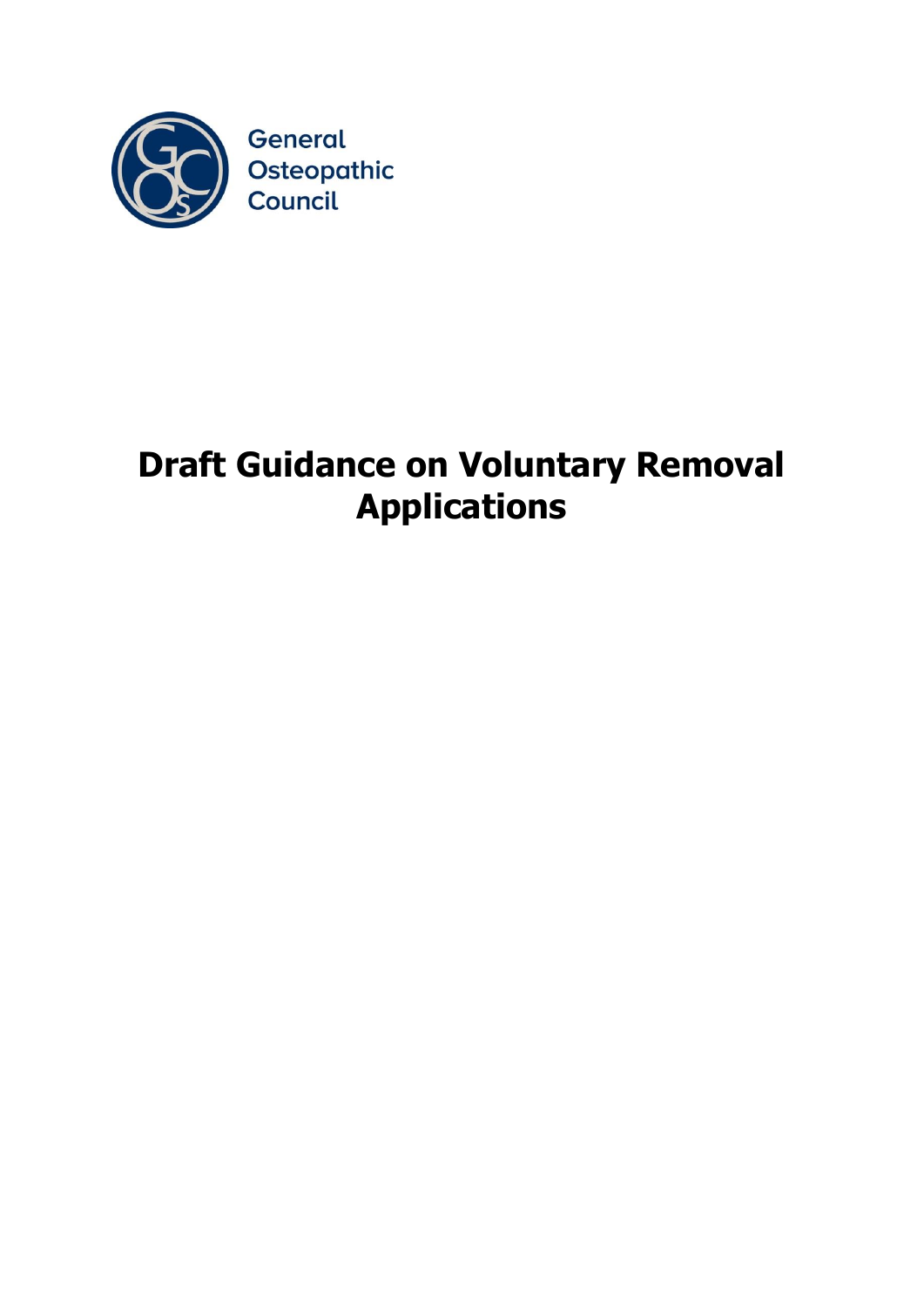## **Introduction**

- 1. A registrant is able to request removal from the Register of osteopaths (the Register) at any time. This process is referred to as voluntary removal or resignation.
- 2. The Osteopaths Act 1993 (the Act) is silent as to whether an application must be in writing<sup>1</sup>. However, in practice, we require registrants to confirm their request for removal in writing.
- 3. In all cases where a registrant requests removal, for example: because of retirement, the Registrar is required to provide reasons for their decision.<sup>2</sup>

## **A. Voluntary removal for administrative reasons**

4. The application for removal is usually straightforward and can be effected quickly. Any request to leave the Register, for example, where the registrant wishes to retire, has to be received in writing or by completing a form entitled Leaving the Statutory Register of Osteopaths request form. This form can be accessed on the General Osteopathic Council (GOsC) website, or it can be sent to the registrant by the Registration Department. The Registration Department will then write to the registrant to confirm that they have been removed from the Register after they have checked that there are no outstanding fitness to practise concerns.

## **B. Voluntary removal where there are current fitness to practise concerns**

- 5. A different procedure is followed where the registrant is subject to an ongoing fitness to practise investigation or proceedings. This section details the relevant factors that the Registrar will take into consideration when making a decision on requests for voluntary removal where the registrant is the subject of an ongoing fitness to practise investigation.
- 6. If the Registrar grants the registrant's request for voluntary removal, then the registrant's name will be removed from the Register. This has the effect that all outstanding fitness to practise proceedings against the registrant will cease, including any interim or substantive orders. If the request is refused, the fitness to practise matter will continue.
- 7. A registrant may request to be removed from the Register at any stage during their fitness to practise investigation. However, voluntary removal will generally not be appropriate until the investigation into a registrant's fitness to practise has been completed and all the evidence has been gathered. This is because the

-

<sup>&</sup>lt;sup>1</sup> Section 6 of the Osteopaths Act 1993

<sup>&</sup>lt;sup>2</sup> Rule 6 of the General Osteopathic Council (Registration) Rules 1998 states that 'where the Registrar removes an entry in the register (except where the removal is pursuant to an order under section 22(4) (d) of the Act) or refuses to renew an entry, he shall give the osteopath concerned reasons in writing for the removal or the refusal as the case may be.'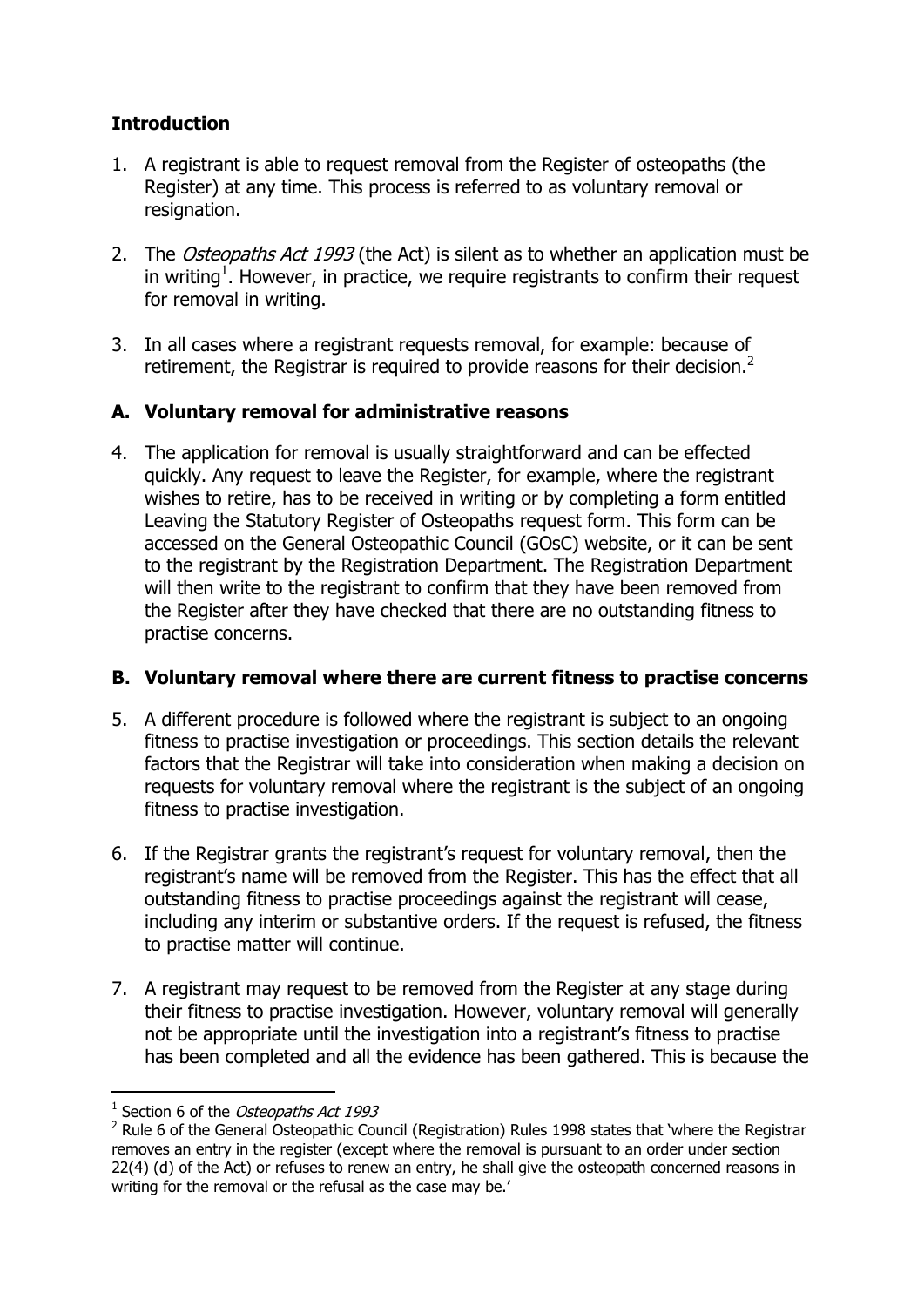Registrar will need to consider all aspects of the fitness to practise allegation before reaching a decision.

- 8. The Registrar will need to be satisfied, taking account of all the relevant circumstances, that it is appropriate to grant the registrant's request for voluntary removal from the Register. In all requests for voluntary removal the Registrar will give individual consideration to the factors as listed at paragraph 9 below.
- 9. Relevant circumstances include the following factors:
	- the public interest, including patient safety
	- the registrant's health
	- the sincerity of the registrant's request to cease to be registered
	- any evidence that the registrant may wish to continue to practise as an osteopath in the UK or overseas
	- the likelihood that the registrant will make an application for restoration to the Register at some point in the future.

10. The public interest is composed of three elements<sup>3</sup>:

- a. the protection of patients, colleagues and the wider public from the risk of harm
- b. maintaining public confidence in the osteopathic profession
- c. declaring and upholding appropriate standards of conduct and competence among osteopathic professionals.
- 11.Removal from the Register is the most effective way of ensuring that patients and the wider public will be protected. The Registrar will have regard to the extent of any alleged harm caused to patients. However, the Registrar will give additional consideration to any future risk posed to patients should the registrant make an application for restoration to the Register. In doing so the Registrar may ask for additional information from the registrant. For example: whether the registrant intends to cease practising permanently or whether the registrant admits some or all of the allegations. Where there is evidence to suggest that the registrant genuinely wishes to cease to practise as an osteopath, for example where the registrant is in the latter stages of their career, then this would weigh in favour of granting voluntary removal.
- 12.The Registrar should also take into account there may be difficulties in reviving a fitness to practise investigation several years after the alleged events should the registrant make an application for restoration to the Register. This may be because a witness has died or their memory has faded and/or evidence has deteriorated or is otherwise no longer available.

-

 $3$  See Practice note: 2015/1: The duty to act in the public interest.